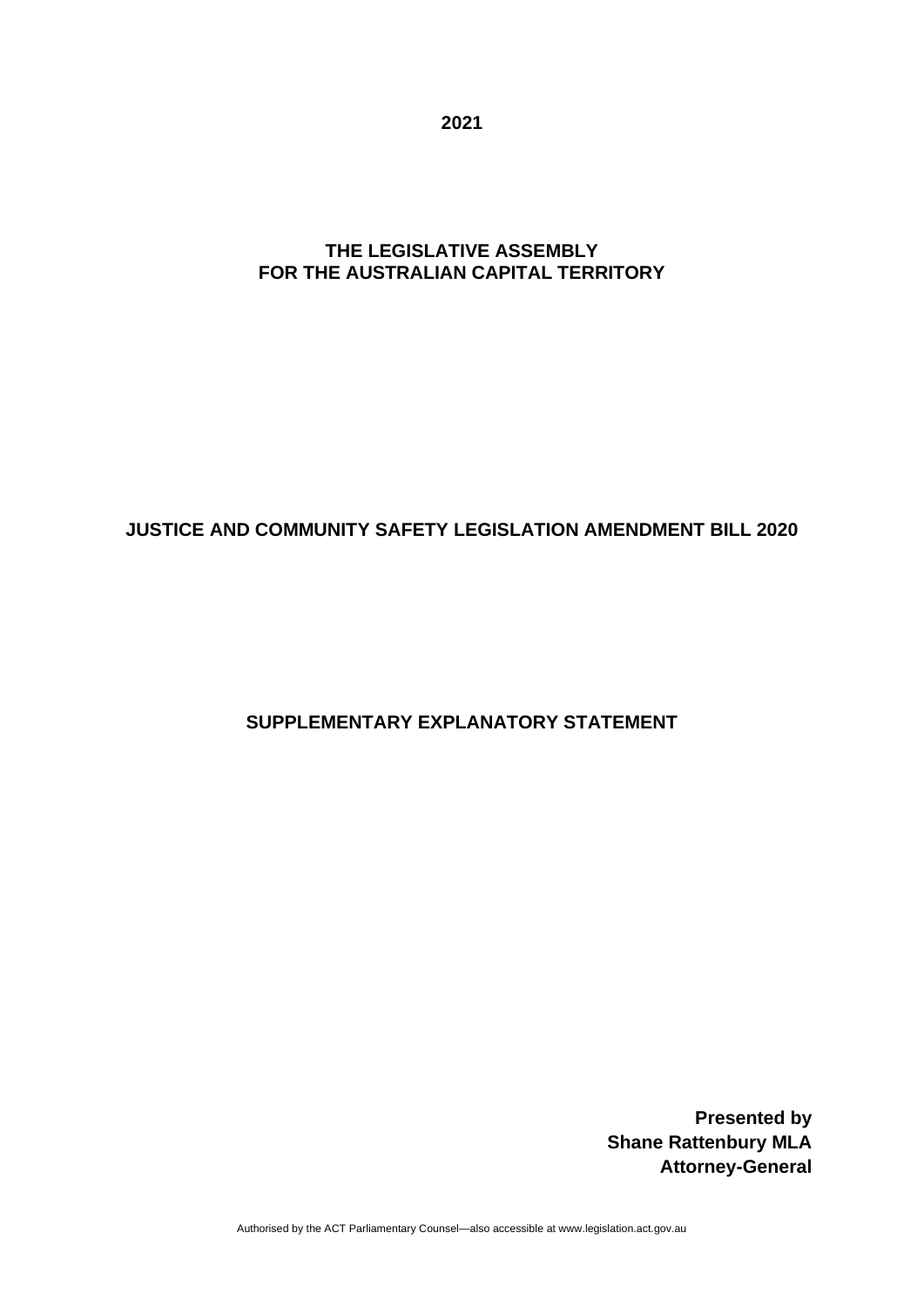# **JUSTICE AND COMMUNITY SAFETY LEGISLATION AMENDMENT BILL 2020**

## **INTRODUCTION**

This supplementary explanatory statement relates to the Government amendments to the Justice and Community Safety Legislation Amendment Bill 2020 (the Bill) as presented to the Legislative Assembly. It has been prepared in order to assist the reader of the Government amendments and help inform debate on them. It does not form part of the Bill and has not been endorsed by the Legislative Assembly.

This statement must be read in conjunction with the Government amendments and the Bill. It is not, and is not intended to be, a comprehensive description of the Bill and the Government amendments. What is said about a provision is not to be taken as an authoritative guide to the meaning of a provision.

## **OVERVIEW OF THE BILL**

On 3 December 2020, the Bill was introduced in the Legislative Assembly.

The Bill makes amendments to a number of laws primarily within the Justice and Community Safety portfolio. The amendments are intended to improve the operation of each amended law without amounting to a major change in policy.

The explanatory statement accompanying the Bill provides a detailed account of the provisions contained in the Bill and can be accessed at: [https://www.legislation.act.gov.au/b/db\\_63529](https://www.legislation.act.gov.au/b/db_63529)

#### **OUTLINE OF GOVERNMENT AMENDMENTS**

The Government amendments will make minor, technical or non-controversial amendments to the Bill, including to the *Civil Law (Wrongs) Act 2002* (CLW Act), the *Administration and Probate Act 1929* (AP Act) and the *Crimes Act 1900* (the Crimes Act).

#### *Civil Law (Wrongs) Act 2002*

The amendments to sections 4.38, 4.39 and 4.40 of schedule 4 to the CLW Act will disapply the requirement under division 19.3.3 of the *Legislation Act 2001* for the Attorney-General to consult the Standing Committee on Justice and Community Safety (Legislative Scrutiny Role) on certain interstate appointments to the ACT Professional Standards Council (ACTPSC). This includes appointments of a person who is a member of an interstate Professional Standards Council to the ACTPSC as a member, chairperson, deputy chairperson, or a person as a deputy of an interstate member.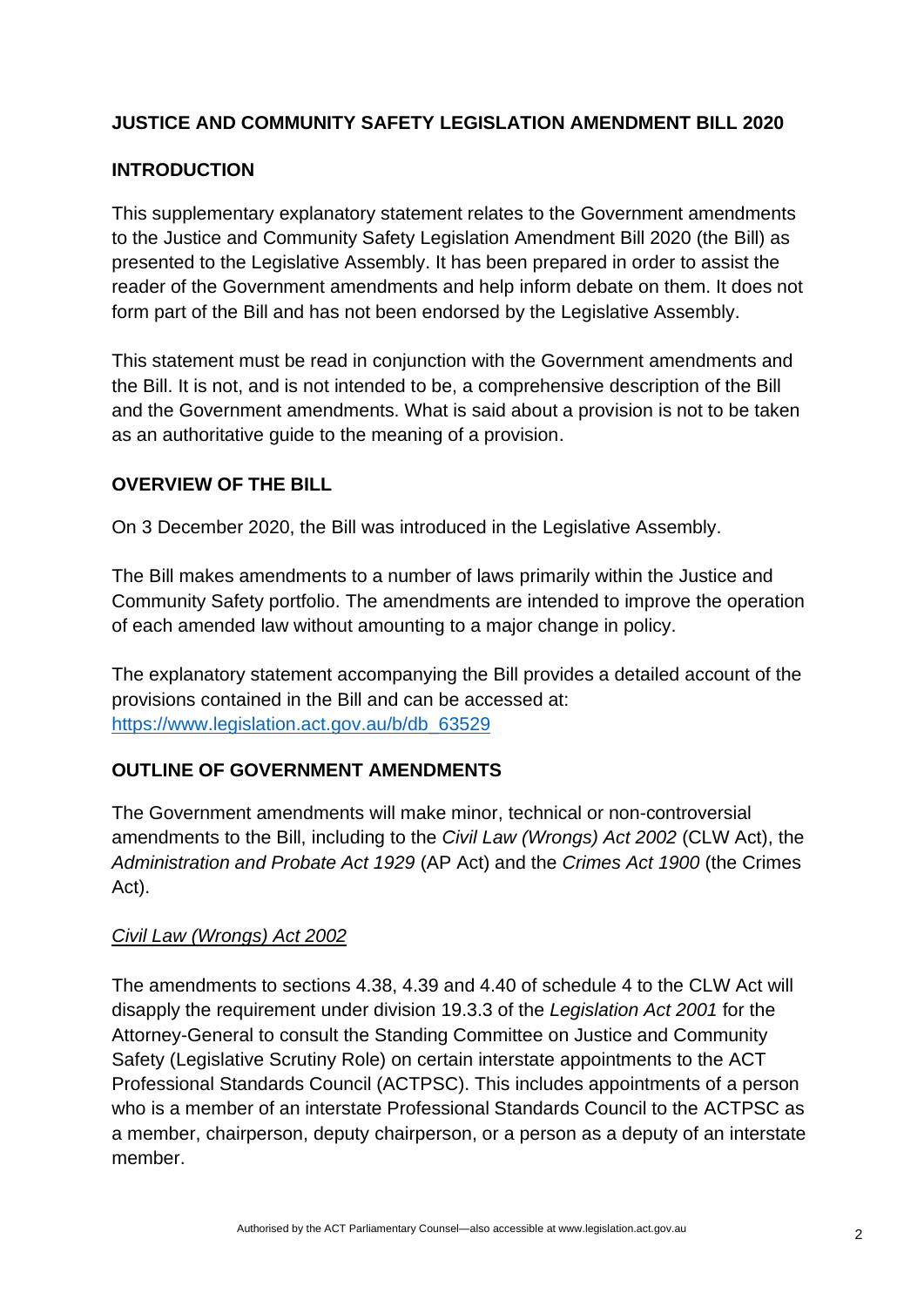All Australian jurisdictions agreed under the intergovernmental *Professional Standards Agreement 2011* to appoint the same 11 members to their Professional Standards Councils (10 members are interstate members and 1 member is from the Territory). Accordingly, the Attorney-General does not have a discretion to choose the 10 interstate members and this therefore renders the consultation requirement under sections 4.38, 4.39 and 4.40 of little value. It may also impact on the ACTPSC's capacity to reach a decision-making quorum if an appointment to the ACTPSC is subject to delay without a tangible benefit.

### *Administration and Probate Act 1929*

The amendments to section 38A of the AP Act are technical amendments to clarify the policy intent of the amendments which were introduced through the Bill. That intent was to express the application and scope of the vesting of a deceased estate in the Public Trustee and Guardian (PTG) and the circumstances in which that occurs in plain English, consistent with the common law position (as per "the Ordinary in England").

### *Crimes Act 1900*

The amendment to the Crimes Act, section 13 (Trial for murder—provocation) will ensure the fault elements for the partial defence of provocation correspond with the alternative fault elements for the offence of murder in section 12 of the Crimes Act. Section 12 was amended in 2009 by the *Crimes (Murder) Amendment Act 2009* to include a further alternative fault element that allows an accused to be found guilty of murder if they caused the death of another person intending to cause serious harm to any person. Section 13 of the Crimes Act was not amended to reflect this change and this amendment addresses that omission.

## **CONSISTENCY WITH HUMAN RIGHTS**

The amendment to the Crimes Act, section 13 engages and may promote the right to a fair trial (section 21, *Human Rights Act 2004*). Inserting a further alternative fault element may support a fair trial because it will potentially prevent an accused being convicted of the offence of murder where the intent was to cause serious harm. Without the amendment, the partial defence of provocation would not be available to the accused in such circumstances which could result in a conviction for murder rather than the lesser offence of manslaughter.

There are no human rights implications arising from the other Government amendments to the Bill.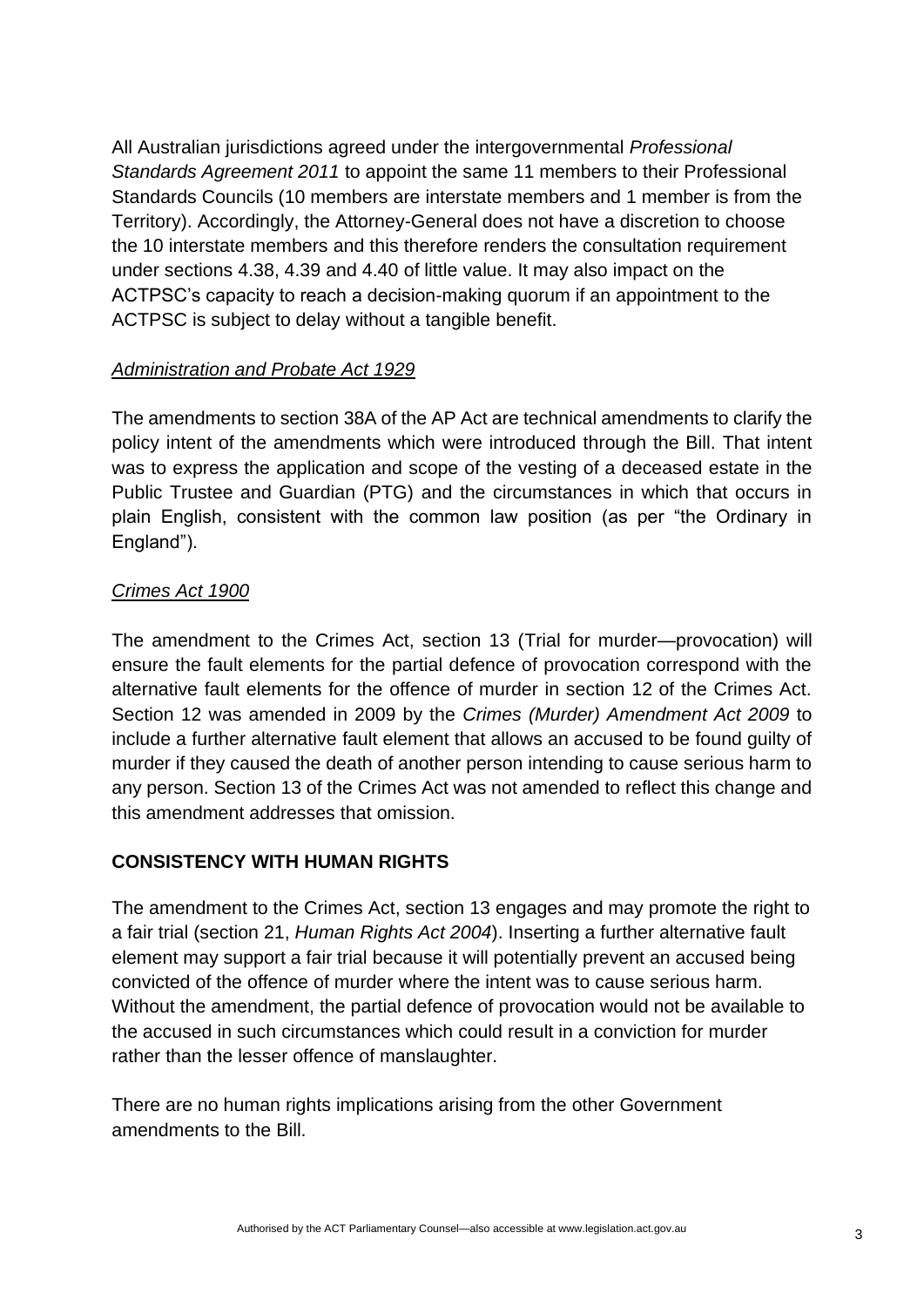# **CLAUSE NOTES—GOVERNMENT AMENDMENTS**

#### **Amendment 1**

### **Clause 3**

### **Page 2, line 17**

This clause amends the list of legislation amended in the Bill to include the *Civil Law (Wrongs) Act 2002* (CLW Act) and the *Crimes Act 1900* (Crimes Act).

### **Amendment 2**

### **Clause 6**

## **Proposed new section 38A (1) (b)**

### **Page 7, line 8**

Subsection 38A(1) of the *Administration and Probate Act 1929* (AP Act) sets out the circumstances in which section 38A will apply. This clause amends paragraph (b) to read that the section will apply if a person dies, and "representation has not been granted."

The amendment omits the previous paragraph, which read "no one is appointed as the executor or administrator of the person's estate" and substitutes "representation has not been granted." This change is made on the basis that the term "appointed" is not defined in the AP Act or used consistently, whereas, the granting of representation is a concept that is used consistently in the AP Act, including in section 39, which intersects with the application of section 38A.

The intent of the amendment is to ensure the scope and application of section 38A in relation to the vesting of a deceased estate in the PTG is clear and aligns with the common law principle from which it derives.

#### **Amendment 3**

**Clause 6**

## **Proposed new section 38A (2)**

## **Page 7, line 10**

Subsection 38A(2) of the AP Act indicates that if the preconditions in subsection 38A (1) are satisfied (that is, a person has died and representation has not been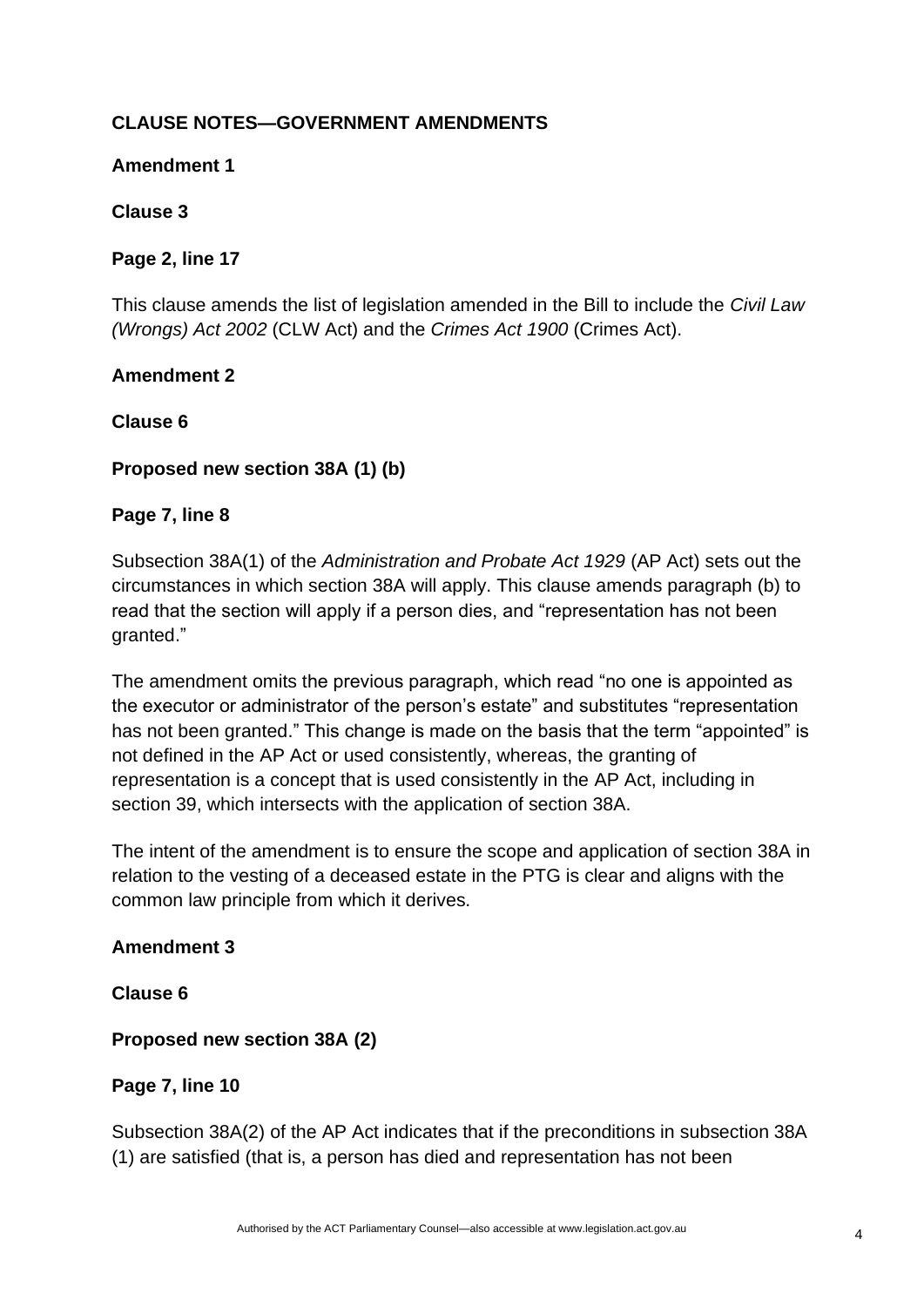granted), then "[t]he person's real and personal estate vests in the public trustee and guardian".

This clause amends the subsection from "real and personal **property**" (emphasis added) to make the wording consistent with the language used in section 39 and be more precise, noting that some property will automatically vest with another person. For example, where a house is owned by joint tenants, that property will automatically vest in the surviving joint tenant, rather than the PTG.

This clause also amends the subsection to remove the words "until the grant of representation," following consultation with the PTG and confirmation that a grant of representation is not always made in relation to a deceased estate. This removes any implication that a grant of representation is inevitable. Section 39 intersects with section 38A to provide for the consequences that flow from the grant of representation.

## **Amendment 4**

### **Proposed new part 5A**

### **Page 9, line 8**

This clause inserts a new Part 5A into the Bill to amend the CLW Act by inserting new sections 4.38(2), 4.39(1A) and 4.40(1A) in schedule 4 to the CLW Act.

The amendments disapply division 19.3.3 of the *Legislation Act 2001* in circumstances where a person:

- who is a member of an appropriate professional standards council in another jurisdiction is appointed as a member of the ACT Professional Standards Council (ACTPSC) under section 4.38;
- who is a member of an appropriate professional standards council in another jurisdiction is appointed as chairperson and deputy chairperson of the ACTPSC under section 4.39; and
- who is a deputy of a member of an appropriate standards council in another jurisdiction is appointed as a deputy of a member of the ACTPSC under section 4.40.

The intent of the clause is to remove any unnecessarily burdensome impediment which may affect the Territory's implementation of the intergovernmental *Professional Standards Agreement 2011*.